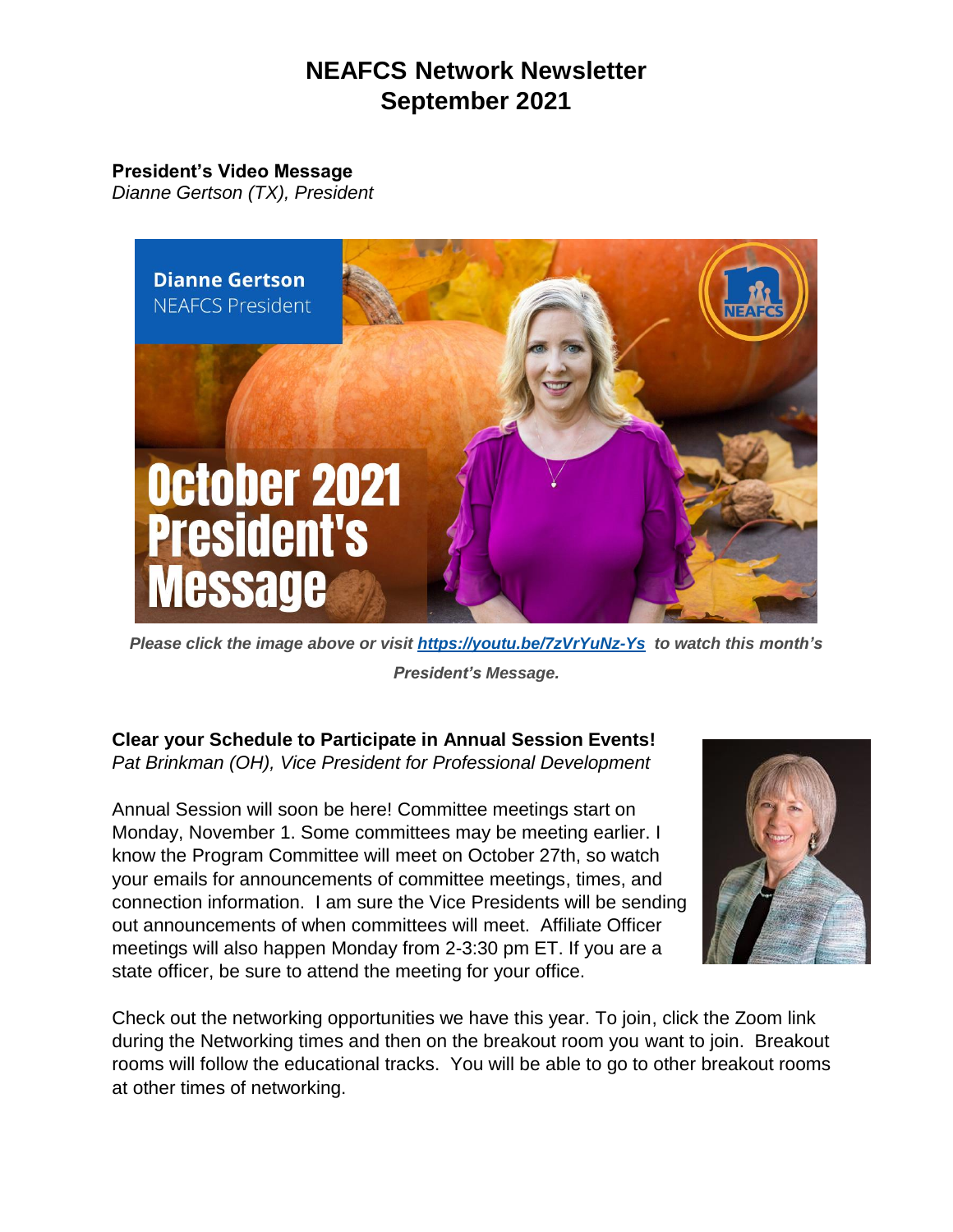Pre-conference and In-Depth sessions are on Tuesday, November 2nd before Opening General Session. Wednesday, Thursday, and Friday will have Concurrent and Ignite sessions, along with other happenings. If there is more than one presentation at a time you want to attend, you will be able to watch it later. We will have the opportunity to watch or re-watch all the sessions for up to six months. Check out the Showcase of Excellence on Thursday afternoon.

If you didn't register for a pre-conference you may want to attend the FCS Alliance/Partnership meeting Tuesday morning. We will have a forum discussing how Family and Consumer Sciences' organizations at the state level can work together to promote FCS. Discover what the National FCS Alliance has initiated, explore what some state affiliates are doing to support the FCS Alliance and partner with others in their state. Create a Plan of Action for your state. No pre-registration is necessary. Come and join the discussion.

#### **Updates and Gratitude from the Vice President of Awards and Recognition**

*Julie Garden-Robinson (ND), Vice President for Awards and Recognition* 

As I wrap up my two years as the Vice President of Awards and Recognition, I want to thank the energetic, creative leaders and members of the three committees (training, sponsorship and support, and ceremony). I appreciate the volunteers who judged numerous applications. We also thank all of you who interact on our Facebook page.



We look forward to celebrating the successes of all our friends across the U.S. during the virtual conference and through Facebook posts after the conference. We thank affiliates and individual members for their generosity in donating items to the Silent Auction and to all who have become Star Donors.

#### **Join a Committee**

I encourage you to get involved in any of the committees for NEAFCS. I wouldn't be on the board if I hadn't decided to pop into a committee session several years ago. Check out the action plans posted on the NEAFCS website to learn about the work of the committees. For me, one thing led to another, and I served in two vice president roles. Although we do not have the opportunity to see conference attendees in person, we hope that participants will watch the virtual awards ceremony. Please enjoy some online shopping at the silent auction and pop in to join the committee sessions and training opportunities.

I believe the pandemic has spurred us on to pivot and try new things, whether that is new programming or new leadership adventures. As I can attest, you will grow from the experience in serving at the state and/or national organization level - and meet many new friends in the process.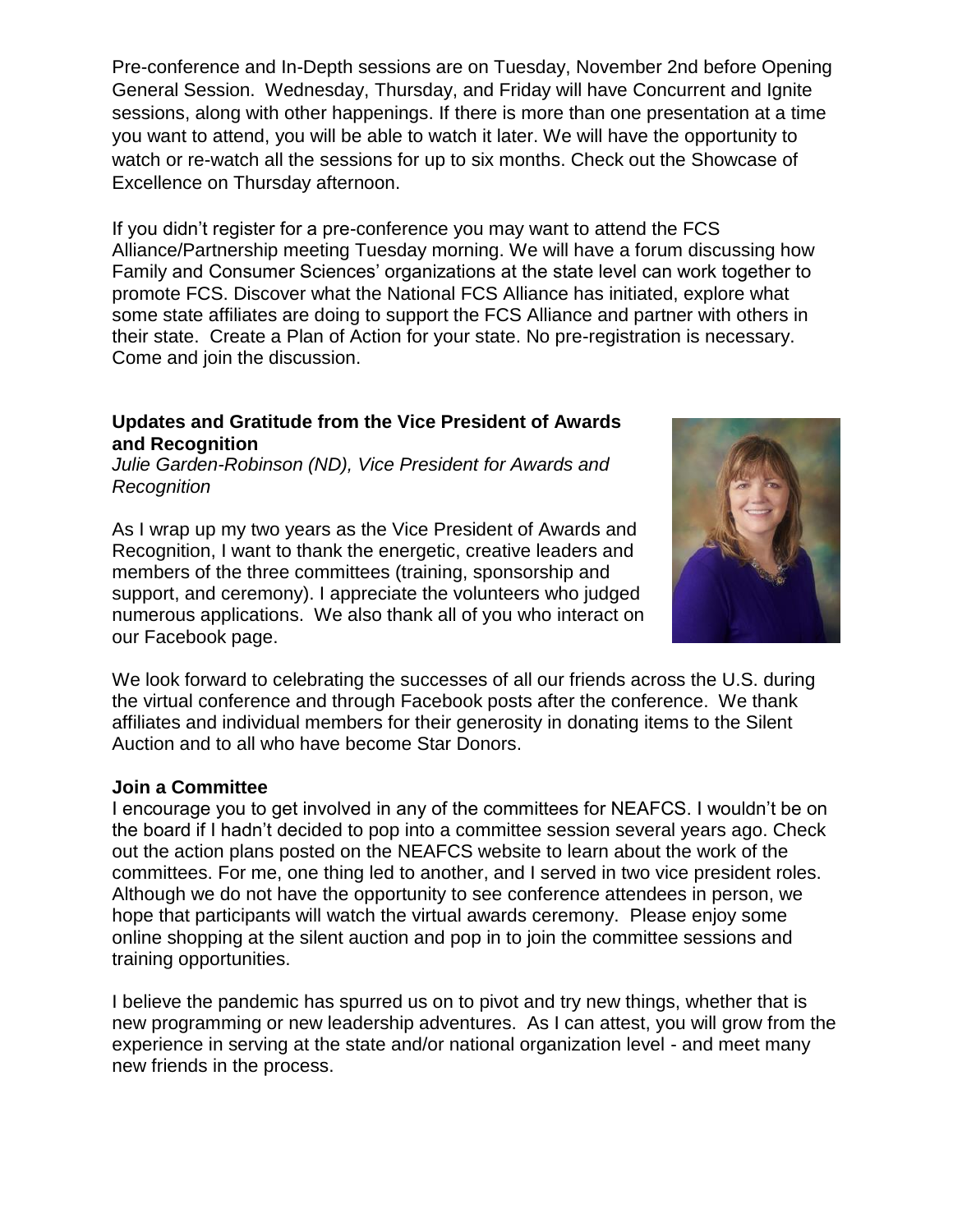#### **2022 Awards**

Our new award application process will begin soon after our annual conference, and the updated 2022 awards manual is in the capable, creative hands of Will Ferguson from the NEAFCS management group and soon will be in the hands of the new Vice President of Awards and Recognition.

Thank you again, and we will "see" many of you soon!

## **The Perfect Match - The NEAFCS Leadership Experience**

*Lori Korthals (IA) and Michelle Wright (TX), NEAFCS Leadership Experience* 



The NEAFCS Leadership Experience is off and running full steam ahead! The Mentoring and Leadership Committee, chaired by Gina Lucas, has defied gravity by taking this leadership opportunity to a new level. This committee has spent countless hours planning and preparing for fall kick off. Thirty-four Extension professionals from all over the United States officially began their journey on September 1st. To ensure their success, the Mentoring and Leadership Committee provided both mentors and resources to both build and equip them on their Leadership Experience. Mentors and mentees were paired strategically in hopes of fostering a "perfect match". With the goal that two complete strangers would ultimately become a dynamic duo in NEAFCS. The Leadership Experience aims to grow the mentees through four key outcomes: learning the importance of leading themselves (working on their strengths), leading in their communities (working with authentic relationships), leading in their affiliate (working as an Extension professional in the area of Family and Consumer Science) and leading in NEAFCS (working at the next level). So, please join in the celebration of these fantastic Extension Educators. We are looking extremely forward to watching them soar to much greater heights through the NEAFCS Leadership Experience.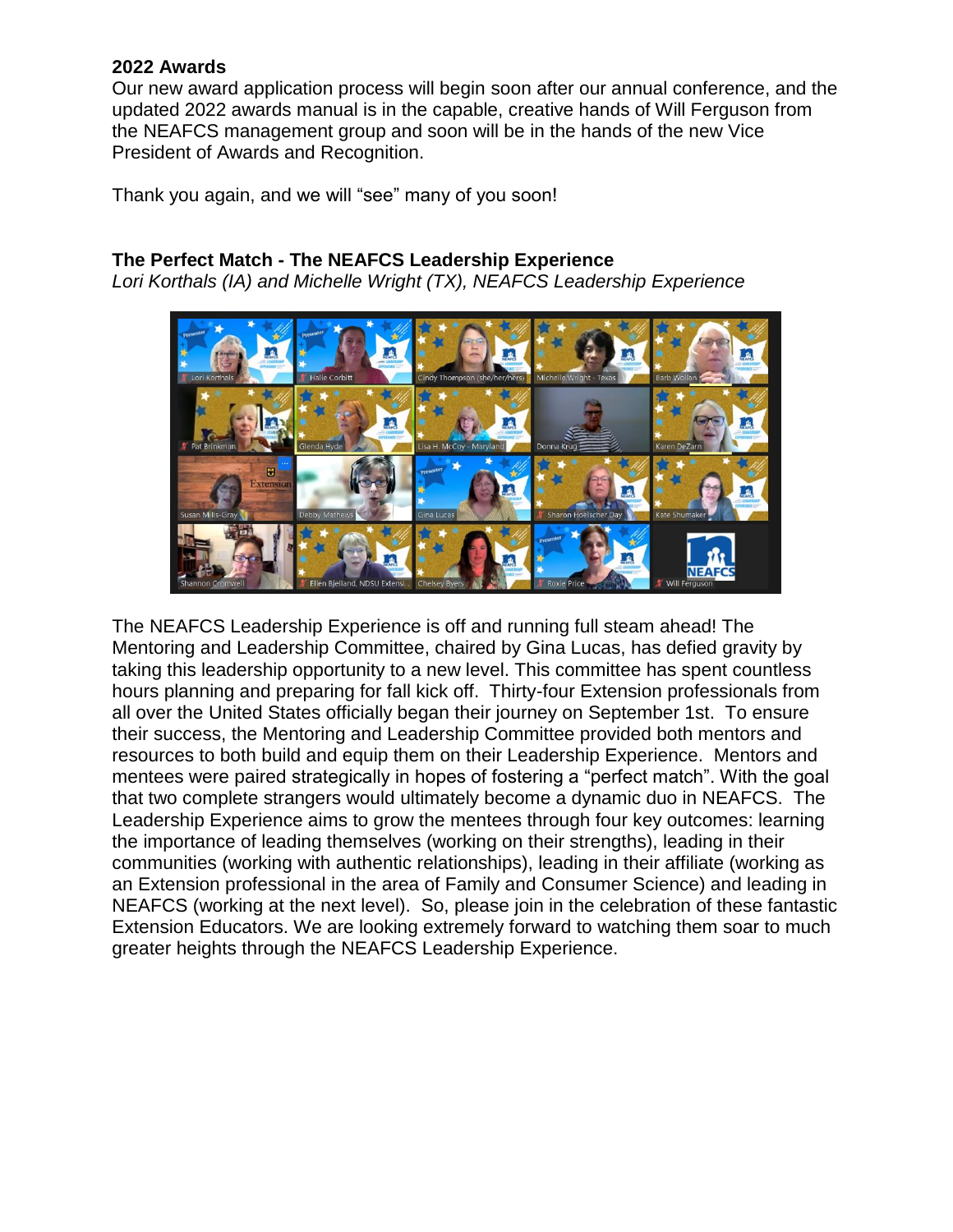## **Surprised?**

*Cory Alvarado (TX), NEAFCS Diversity Committee Member*

When you see my name, you may already have some preconceived ideas about who I am or what I may look like. Many people think Cory is a man's name. Surprise, I was born a woman (60+ years ago). Many people think that with the last name of Alvarado, I am Hispanic. Surprise, I am a blond(ish) white woman. When you see me, without even knowing my name, you may have other preconceived ideas about me.



The assumptions we make can impact how we treat the community we serve. By looking at me, you may not know that my late husband (with whom I was very deeply in love with) was a black man and yet many people have tried throwing the racist word at me without even knowing me. My present husband is Hispanic (100% Mayan from Guatemala). We need to be vigilant about uncovering our own assumptions.

You may not know that the person next to you even speaks another language or not. Revealing biases are crucial to us successfully accomplishing our missions to serve all our communities. Many people, when they see this white woman, they say things in Spanish not knowing that I understand every word that they say. Insults to this "white woman" because she is "white" or doesn't understand is wrong.

My Lord says love our neighbor as ourselves but who is our neighbor? ANY human being is a neighbor! Treat others as you would have yourself be treated is ALWAYS the best!

All should be treated with dignity and respect! Others will do likewise if they see you start!

#### **Healthy for Life**® **Grants Awarded!**

*Danielle Jessup, CMP, NEAFCS Executive Director*

NEAFCS announced to its members in May of 2021 a new grant opportunity supporting the Healthy for Life® community nutrition program, an initiative led by Aramark and the American Heart Association (AHA). The Healthy for Life® evidence-based nutrition education experiences are supported by American Heart Association science and developed by food and nutrition experts. Five Healthy for Life® community nutrition program grants were available up to \$2,500 each. The funds are to be used to implement



four educational experiences over a two to three-month period for an audience of 20-25 participants each time.

NEAFCS received 27 applications, which went on to be reviewed by 5 individuals. We are excited to announce that the following 5 agencies received the full funding grant at \$2,500 to implement their program from November 2021 – April 2022. Congratulations and we look forward to hearing about your programs!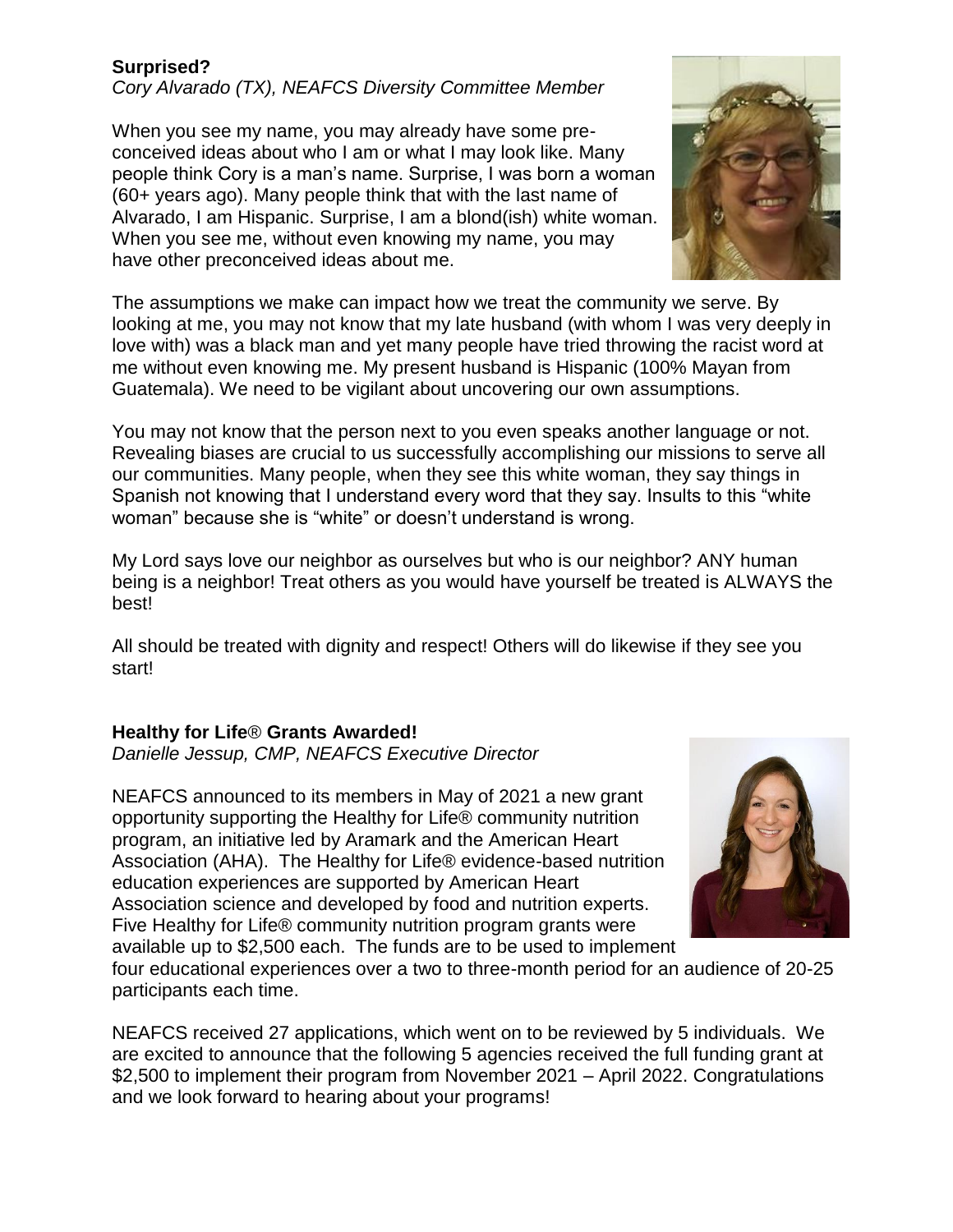- Jennifer Shukaitis, Rutgers University Highland Park Healthy for Life
- Mary Alice Gettings, Penn State Extension Healthy for Life Cooking Classes
- Leigh Anne Aaron, University of Georgia Cooperative Extension Senior Sense
- Christine Jessen, Utah State University TBA (New Program)
- Jessie Piper, Kansas State University Promoting Intergenerational Nutritional Wellness: An Intervention for Grandparent Caregivers

Thank you to the following NEAFCS members who spent their valuable time, knowledge, and experience to review the 27 applications.

- Mary Blackburn, California
- Diane Mason, Kentucky
- Misty Harmon, Ohio
- Kimberly Cripps, Oklahoma
- Stephanie Polizzi, Oregon

### **Meet the Board**

*Lorrie Coop (TX), Southern Region Director*

It has been an honor to serve our organization in different leadership roles throughout my career with Extension. Working with the board, first as co-liaison for the 2018 Annual Session and now in my current role as Southern Region Director, has truly been a memorable experience that I will always treasure. After attending my first national meeting, I was hooked. Although I didn't really aspire to serve on the board at that time, I knew I wanted to continue to be involved in this organization. As the years passed and I served in different leadership roles at the state level and on national committees, I naturally looked for other ways to grow in my professional development. (If you're familiar with the great new [Leadership Ladder](https://neafcs.memberclicks.net/assets/documents/administration/NEAFCS%20Leadership%20Ladder%20FINAL.pdf) handout found on our website,



my climb up the ladder follows it pretty closely.) Not only have I grown professionally, but I have learned so much from others and been able to make connections and friends that I never would have been able to make before.

I began my professional career as a Child Protective Services Specialist, after receiving my undergraduate degree in psychology. After serving in that role for 11 years, I realized that I wanted a change, but wanted to continue to help families better their lives. Having grown up in the 4-H program and being very familiar with Extension and working with families, I jumped at the chance to apply for the position of Family and Community Health agent for the county in which I was raised and continued in that role for 16 years. I also received a master's degree in Agriculture Science during that time as well. My two degrees, however unrelated they may seem, helped to prepare me for current role of District Extension Administrator, which began in January of this year, working with FCH, 4-H and Ag. Agents in 24 counties.

I have several interests outside of work that keep me busy. I love to cook and try out new recipes, although I'm not always good at following them. I like to experiment with new ingredients to come up with unique dishes. I love learning new things and am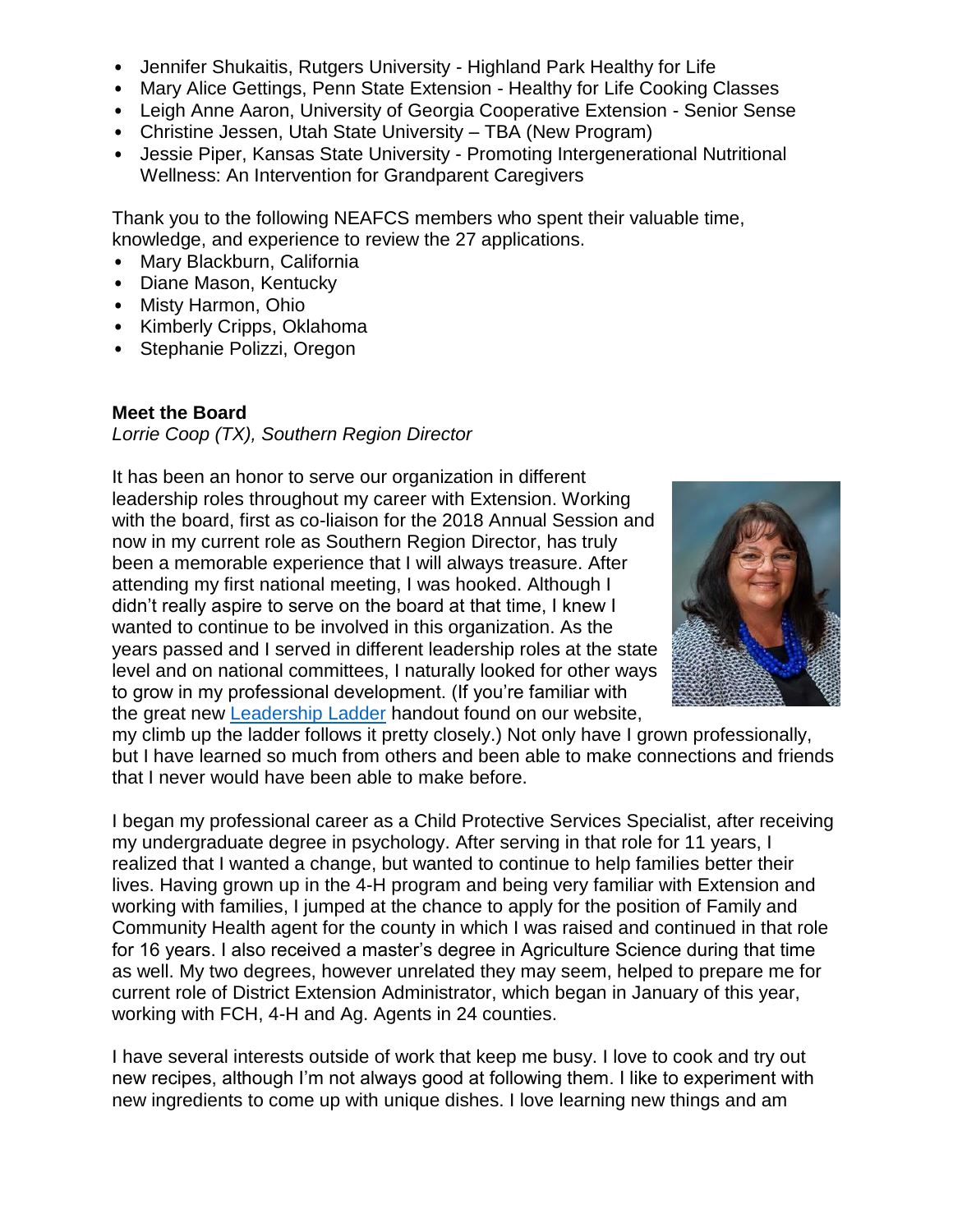always seeking opportunities to explore new things, such as taking a cooking class or learning how to quilt, which is my newest endeavor.

But, most of all, I love spending time with family. I adore spending time with my three grandchildren, Clayton (14), Lainey (2 going on 20) and Anson (2 months), traveling to conferences with my daughter, who also works in Extension, or just going for a drive with my husband, who recently retired.

# **21 tips for '21**

*Georgina Perry (MI), 2021 Annual Session Planning Co Liaison*

Being a caregiver for a loved one can be rewarding but it also brings on a lot of extra responsibilities, worries, and challenges which result in added stress. As a caregiver it is easy to push aside your own needs. The stress that results from failing to take care of one's own self-care can result in emotional distress, health issues, anger, and social isolation. Here are some tips that I have found helpful in my caregiver journey:



- 1. Make a list of all the caregiving tasks that are causing you stress. Circle the things which you have no control over and resolve to let them go. Look at what is left on the list and focus on items where you have some degree of control and tackle these items one at a time.
- 2. Don't be afraid to ask for help when you need it. Family and friends may want to help but don't know how. Consider making another list of simple tasks that they could help with such as running an errand or making a meal for your family. If you are sharing the caregiving responsibility with family members schedule periodic family meetings to talk about how things are going, and how everyone is feeling. Join a support group, in-person or online.
- 3. Take time for yourself. Practice Mindfulness and learn some relaxation techniques such as meditation, deep breathing, guided imagery, yoga, laughter yoga, progressive muscle relaxation and aromatherapy. Spend time with family and friends doing the things you enjoy.

It is also helpful and important to familiarize yourself with resources in your community that offer home care, respite care, hospice, and adult day care services. Remember, you must be at your best to continue to care for your loved one.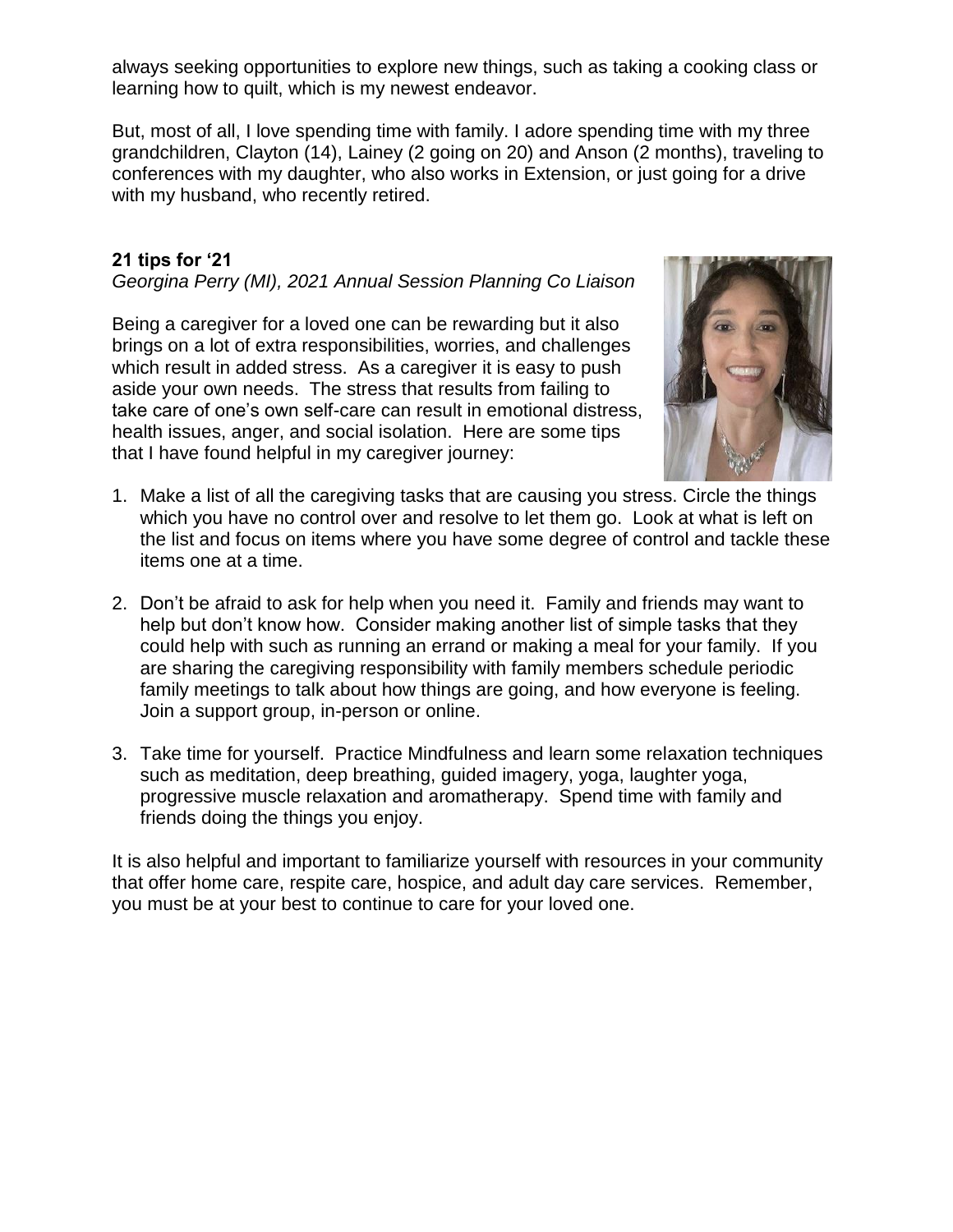# **Eastern Region Update**

*Lisa McCoy (MD), Eastern Regional Director*

The Eastern region has been busy in the past few months as most states are incorporating a hybrid approach with virtual as well as some in-person classes.

- Penn State Extension has continued to offer and expand their Mental Health first aid classes to include special audiences including Fire & EMS employees, veterans and their families as well as offering programs for adults working with youth.
- WVU Extension has had success with teaching their Dining with Diabetes classes virtually and plan to continue through 2022.
- Rutgers University Extension is participating in food waste audits in their local community schools.
- Cornell University Extension invites members to **Join the Eastern Region Food Preservation Educators Group.** Kathleen Savoie, NEAFCS Maine Affiliate member, initiated an Eastern Region Food Preservation Educators group which has been meeting virtually since the summer. Cooperative Extension educators from nearly all the Eastern Region states have been discussing common issues pertaining to home food preservation. In September they met with Tracey Brigman, the interim director of the National Center for Home Food Preservation, to exchange thoughts, concerns, and ideas. A sub-committee is working on Master Food Preserver training. Anyone interested in joining the group can contact Kathy Savoie at [ksavoie@maine.edu.](mailto:ksavoie@maine.edu)
- University of Maryland Extension is excited to return to in-person teaching of their Fresh Conversations for Older Adults Nutrition education series in the fall. These classes are offered in senior centers across the state.
- University of Maryland and University of Delaware Extensions are collaborating on an EXCITE COVID-19 Vaccination Education and Engagement grant. We will be interviewing stakeholders and agricultural workers to identify barriers to receiving the COVID 19 vaccine in this population. From this information, we plan to develop strategies to break down some of these barriers and promote vaccine education for these individuals.

## **21 Tips for '21 – RECAP**

Some of you noticed that we weren't giving you 21 tips each month. That's because we were accumulating 21 tips before Annual Session. Here's a look back at all 21 tips offered by our Board since January. You might notice some recurring themes…

- 1. Pick a word of the year.
- 2. Choose Joy.
- 3. Save half of mileage checks.
- 4. Finish at least a few things every day.
- 5. Challenges are like hurdles. Jumping high enough will help you clear them all.
- 6. Pessimism is like a flat tire. You cannot get anywhere until it's changed.
- 7. Commit time daily for "me-time."
- 8. Reach for your potential.

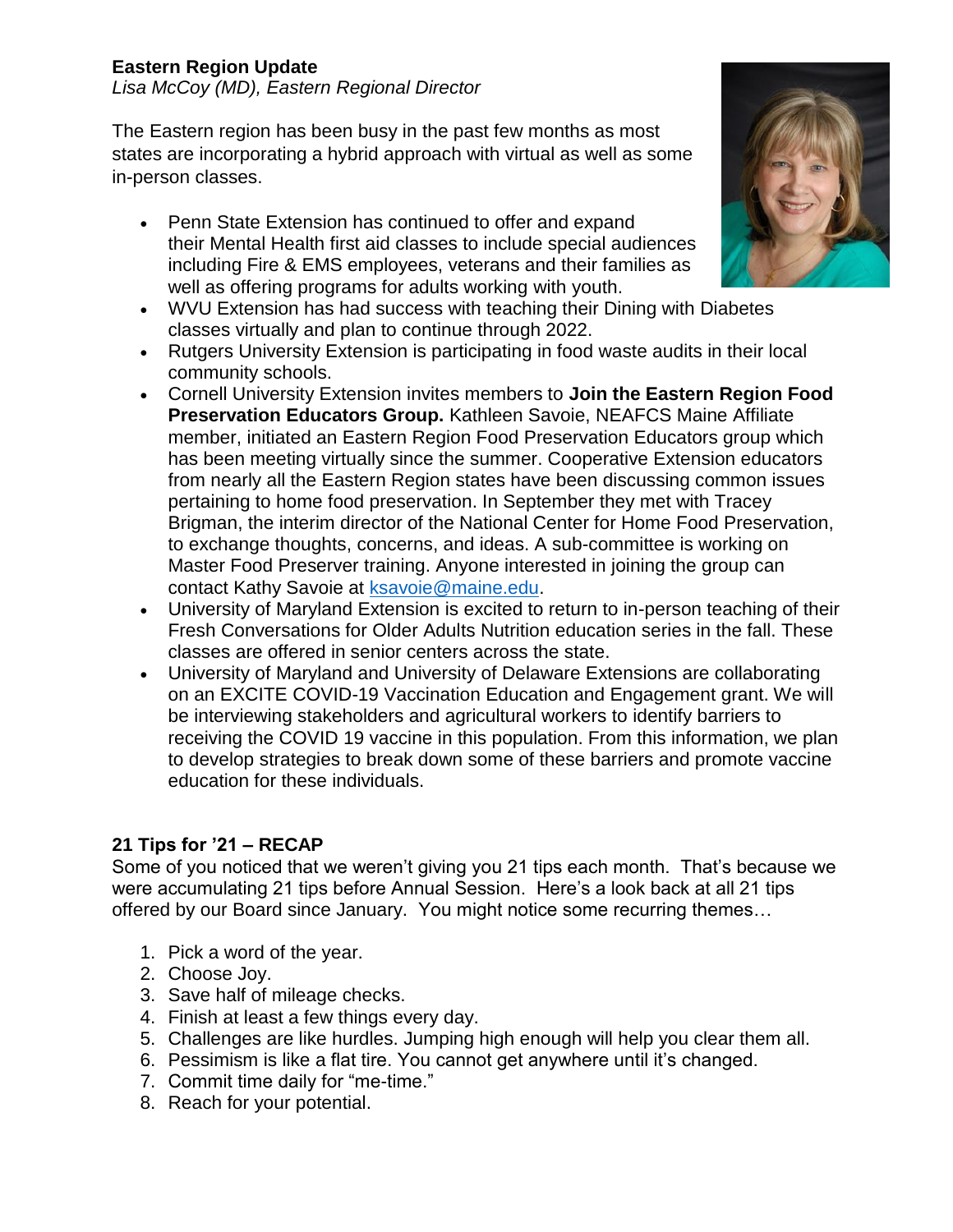- 9. Focus
- 10.Relax
- 11.Use the "Pomodoro technique".
- 12.Find "joy" every day.
- 13.Be an encourager.
- 14.Expressing gratitude.
- 15.Embrace the transitions in life, and slow down to enjoy them.
- 16.Reinvent yourself now and then, start small and ask for help when needed.
- 17.Set priorities to stay focused on what you were trying to achieve.
- 18.Remember to put on your oxygen mask first.
- 19.Make a list of all the caregiving tasks that are causing you stress.
- 20.Don't be afraid to ask for help when you need it.
- 21.Take time for yourself.



*Future issues of the NEAFCS Network will include recognition of members who have passed. If you would like to report the death of a NEAFCS member, [please](https://neafcs.memberclicks.net/obituary-portal) click here.* Click the names below to view obituary (if available):



## **[Barbara](https://www.bowmanfuneral.com/obituary/barbara-bell-abo/) Bell Abo (ID), Life Member**

Family was important to Barb and she cherished time with her husband, her sons and their families. The 4-H & FCS program in Idaho grew in after school programming in the 1990's because of her commitment and desire to provide a safe place for all kids to belong. (Barb Abo passed from lung cancer in June 2021. "She was never afraid to teach or accept a challenge. She taught kids 4-H skills that

had lifelong impacts.